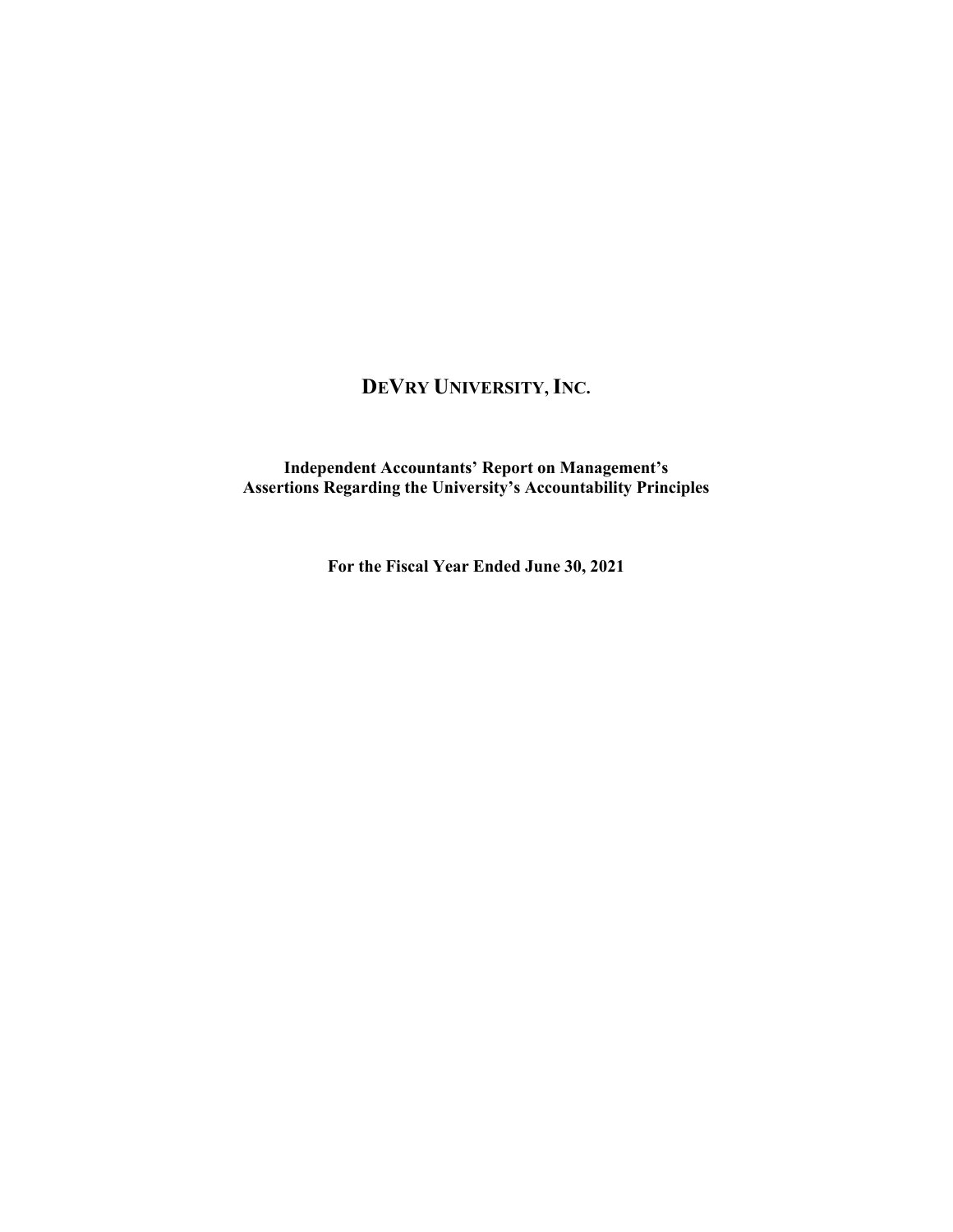# **DEVRY UNIVERSITY, INC.**

### TABLE OF CONTENTS

|                                                                                                    | <u>Page</u> |
|----------------------------------------------------------------------------------------------------|-------------|
| Independent Accountants' Report on Management's Assertions                                         |             |
| The University's Accountability Principles - Management's<br>Introduction and Background           |             |
| Schedule of Management's Assertions Regarding the University's<br><b>Accountability Principles</b> |             |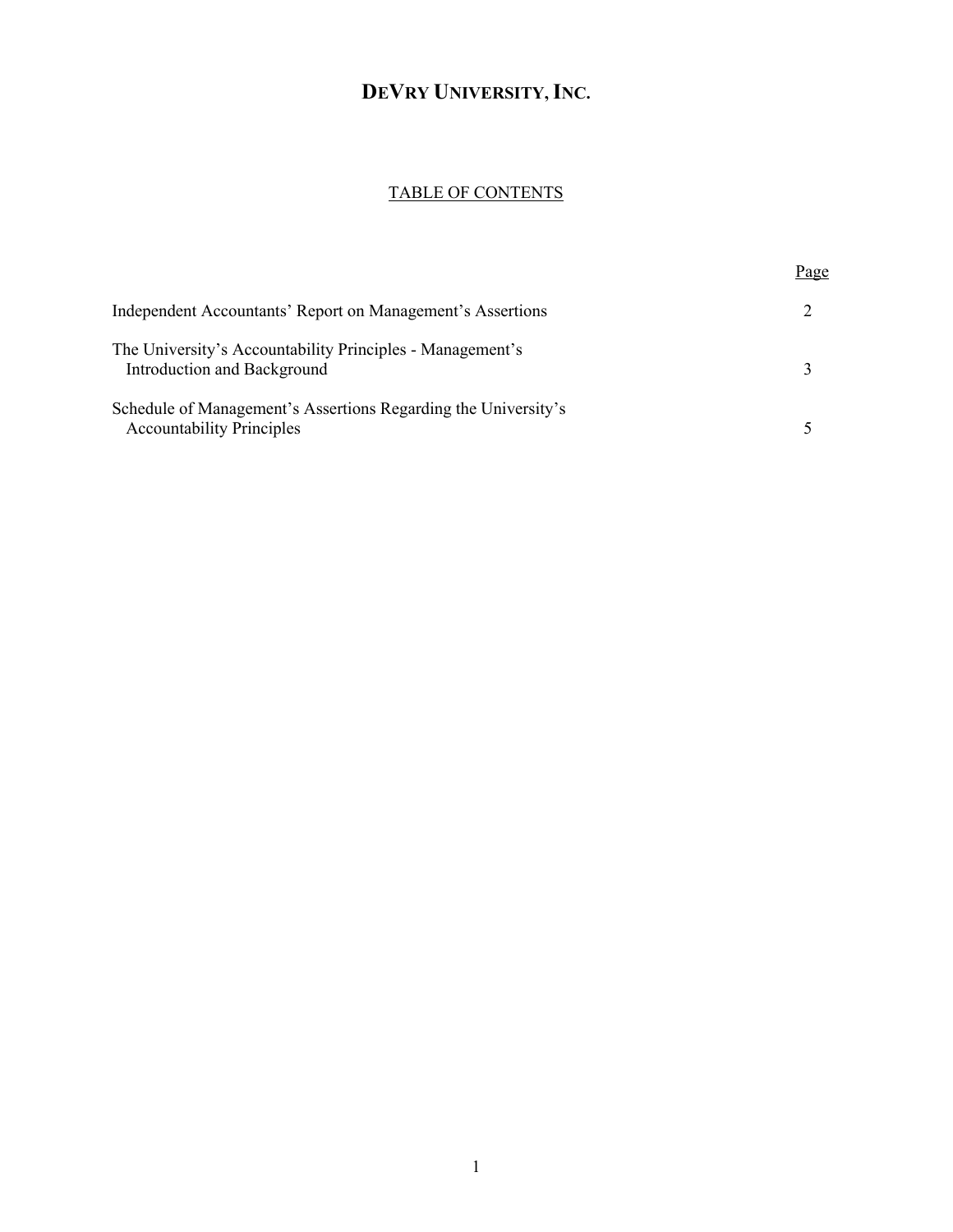

#### **INDEPENDENT ACCOUNTANTS' REPORT ON MANAGEMENT'S ASSERTIONS**

To the Board of Trustees of DeVry University, Inc.:

We have examined management's assertions, included in the accompanying Schedule of Management's Assertions Regarding the University's Accountability Principles (the Schedule), that DeVry University, Inc. (the University) complied with the twenty accountability principles, adopted by the University to support its mission and hold itself publicly accountable for doing what's best for its students, at all times during the fiscal year ended June 30, 2021. Management is responsible for the University's compliance with those principles. Our responsibility is to express an opinion on management's assertions based on our examination.

Our examination was made in accordance with attestation standards established by the American Institute of Certified Public Accountants and accordingly, included examining, on a test basis, evidence about the University's compliance with those principles and performing such other procedures as we considered necessary in the circumstances. We believe that our examination provides a reasonable basis for our opinion. Our examination does not provide a legal determination on the University's compliance with the specified principles.

In our opinion, management's assertions that the University is in compliance with the aforementioned Accountability Principles as of and at all times during the fiscal year ended June 30, 2021, are fairly stated, in all material respects.

This report is intended solely for the information and use of the board of trustees and University management and is not intended to be and should not be used by anyone other than these specified parties.

Almich & Associates

Lake Forest, California May 11, 2022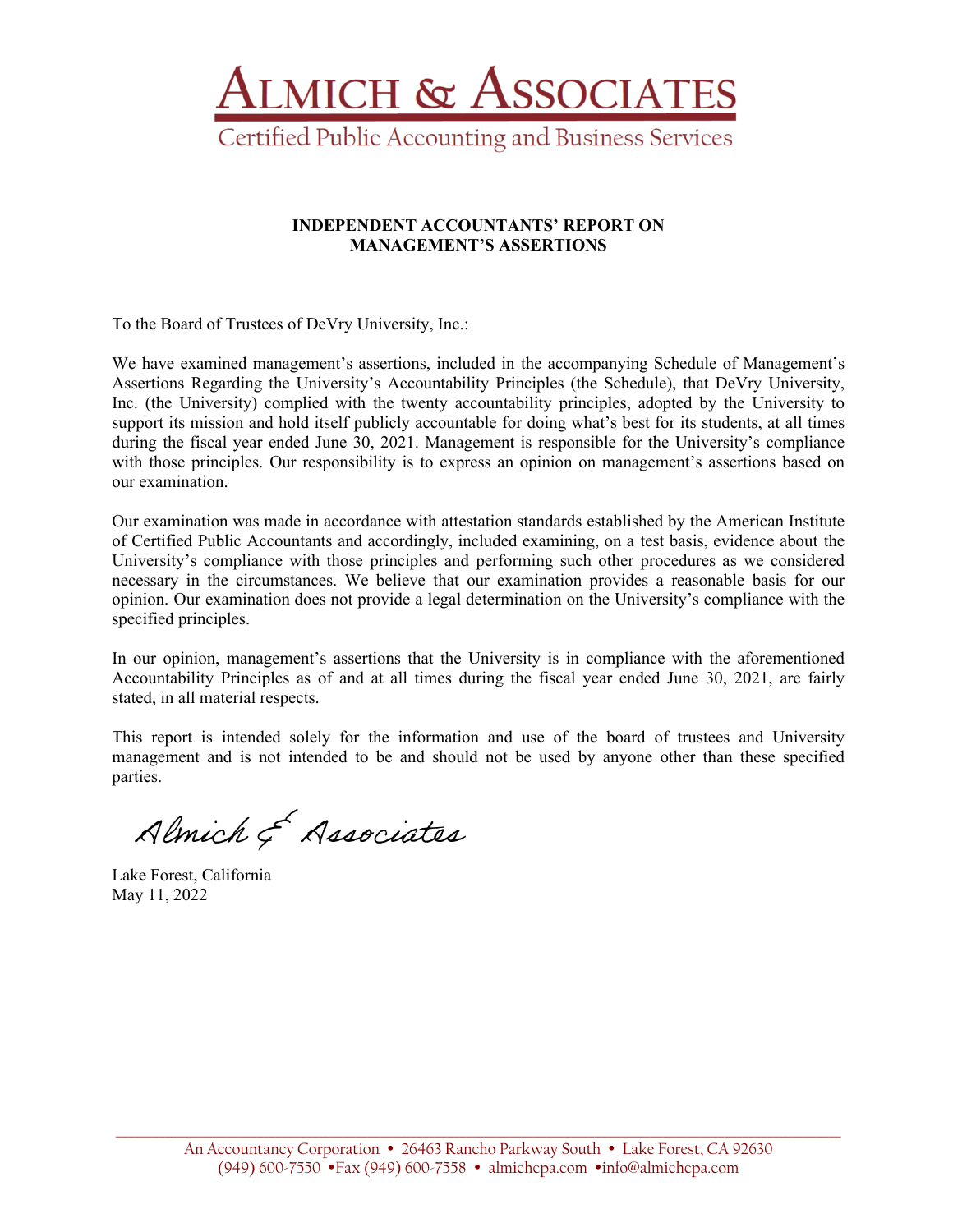#### **THE UNIVERSITY'S ACCOUNTABILITY PRINCIPLES – INTRODUCTION AND BACKGROUND**

In 2016, Adtalem Global Education (Adtalem) adopted twenty-one voluntary student commitments (together, the "Student Commitments") in designated areas including recruitment and enrollment, student outcomes, and informed student choice.<sup>1</sup> Adtalem's stated purpose was to design voluntary commitments that provided transparency in student services, student outcomes, and financial obligations beyond any state or federal regulatory requirements. Implementation of the Student Commitments required significant technological investments as well as time and resources of staff at Adtalem headquarters and individual schools.

In the summer of 2017, Adtalem retained an independent third party to review its compliance with the Student Commitments. After conducting an exhaustive review of the operations of Adtalem and its relevant academic institutions, this third party concluded that Adtalem was operating consistent with the Student Commitments.

The voluntary Student Commitments are grouped in six general areas of student interest:

- Informed Student Choice
- Responsible Recruitment and Enrollment
- Responsible Participation in the Federal Loan Process
- Financial Literacy and Academic Transparency
- Improving Student Satisfaction
- Successful Student Outcomes and Accountability

In 2018, Adtalem updated and revised the Student Commitments, maintaining commitments in the existing six key areas outlined above. Updates included a commitment to provide borrowing advisory notices to all students rather than only those hitting a designated borrowing threshold, and disclosure of recruitment expenditures as part of the institution's commitment to revenue transparency. These updates resulted in the total number of commitments being reduced from twenty-one to twenty.

Upon separation from Adtalem in December 2018<sup>2</sup>, DeVry University Inc. (DVU) continued its promise to students by carrying forward the voluntary Student Commitments, including the annual third party review. In 2020, DVU engaged Almich and Associates, an Accountancy Corporation, to take over the annual review from the prior third-party.

As part of the original commitment to accountability, the Student Commitments are reviewed annually. In 2020, DVU conducted a comprehensive review of the Student Commitments to ensure that they remain aligned with DVU's mission and strategy and adequately reflective of its deep commitment to students. The review resulted in a refreshing and renaming of the Student Commitments and the launch of the DeVry Accountability Principles (the "Accountability Principles") in early 2021.

<sup>1</sup> http://www.businesswire.com/news/home/20161031005846/en/DeVry-Education-Group-Expands- Student-Commitments

<sup>2</sup> https://www.businesswire.com/news/home/20181211005999/en/Adtalem-Global-Education-Completes- Divestitures-of-DeVry-University-and-Carrington-College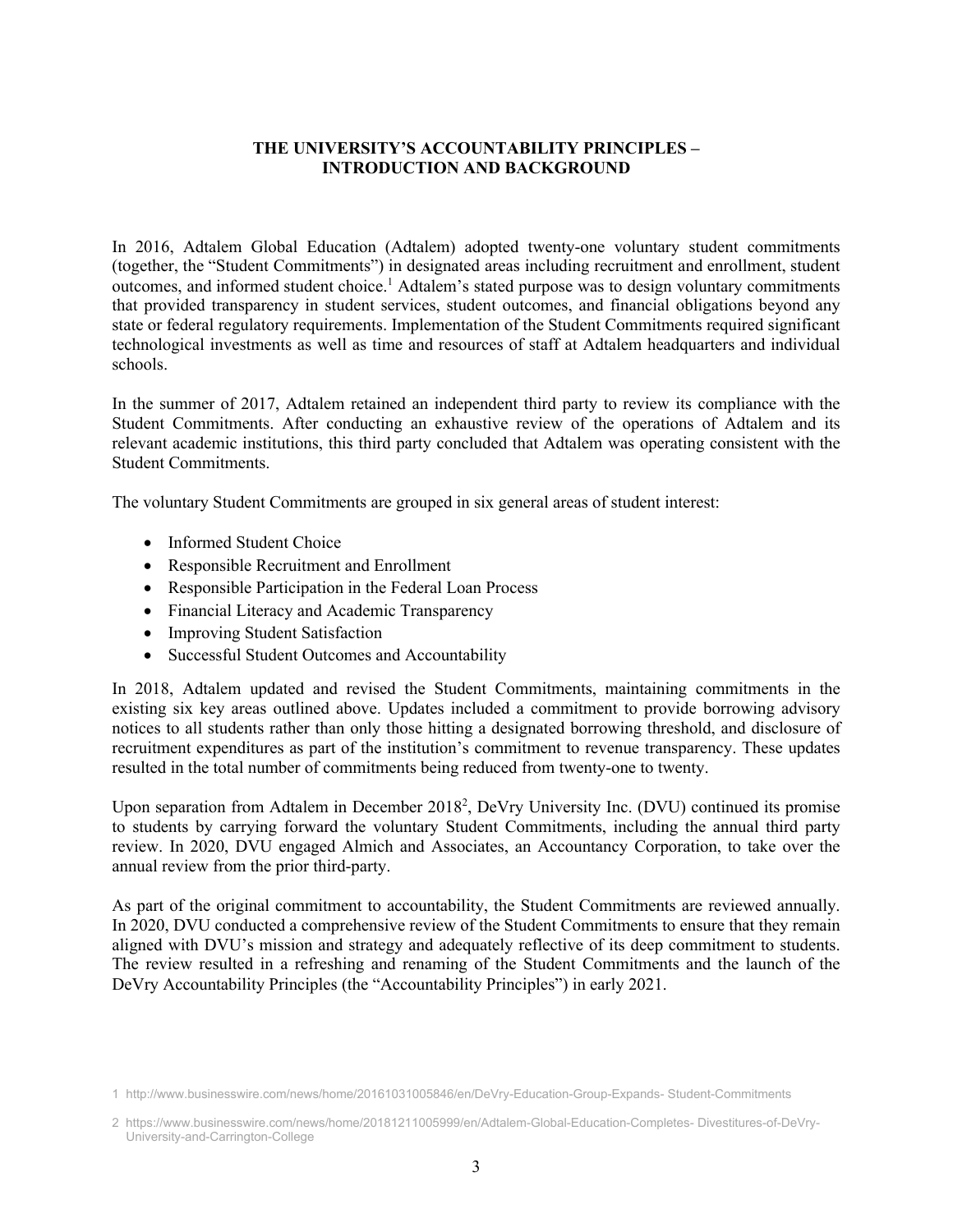The Accountability Principles are broken down into a set of four key pillars:

- Responsible Recruiting and Enrollment
- Financial Literacy and Responsible Borrowing
- Academic and Student Support
- Accountability and Transparency

These pillars are designed to demonstrate how DVU holds itself publicly accountable for doing what's best for its students.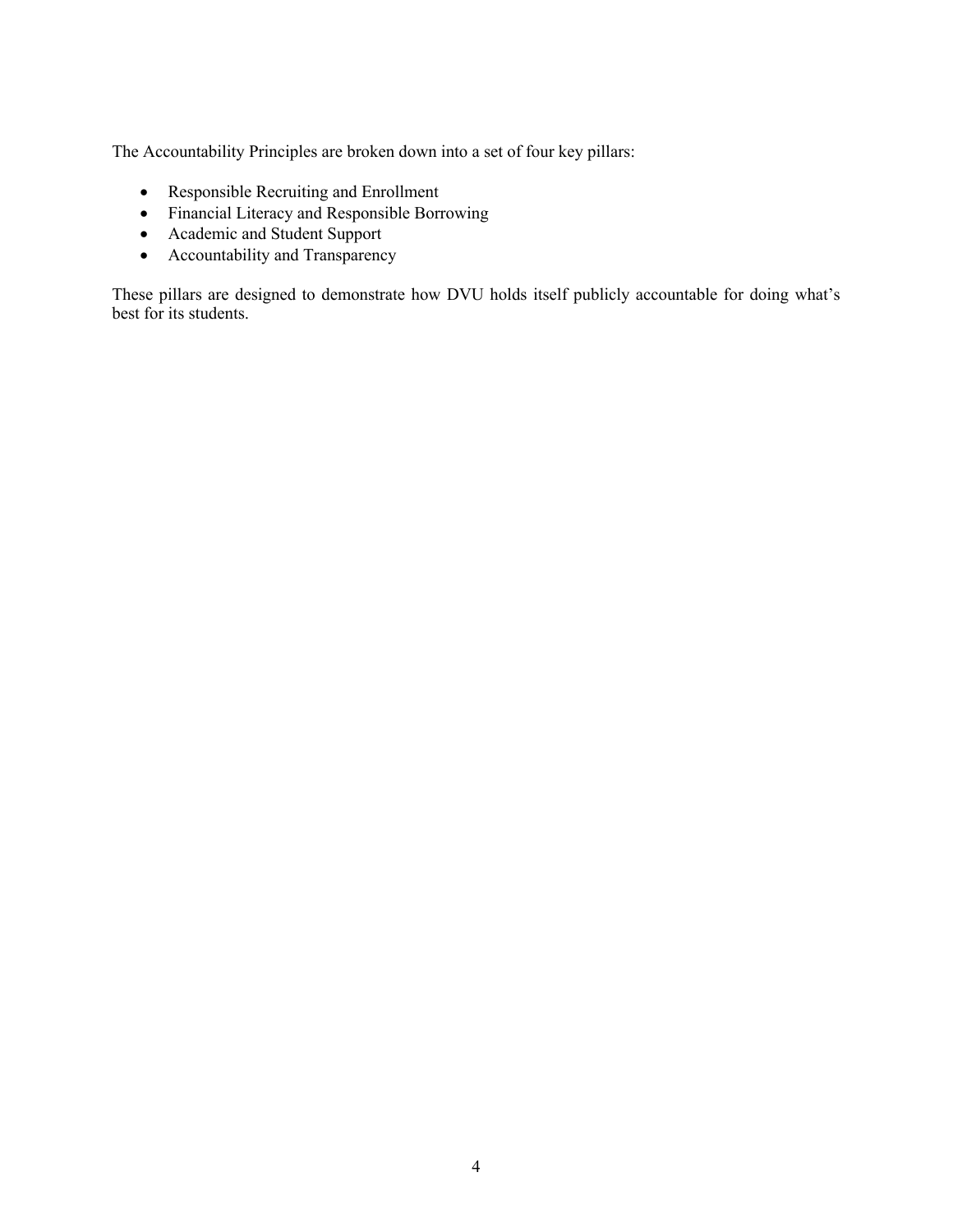#### **SCHEDULE OF MANAGEMENT'S ASSERTIONS REGARDING THE UNIVERSITY'S ACCOUNTABILITY PRINCIPLES**

- 1) DeVry University, Inc. ("DeVry", "we", and "our") provides every prospective student a program information disclosure that shows total program cost, completion and graduation rates, graduate debt and default rates, and relevant earnings and program licensure information.
- 2) We record all conversations with prospective students and routinely review a portion of these recordings to ensure our admissions teams are communicating clearly, and providing accurate and complete information about DeVry and our programs. Where needed, we provide coaching to team members and take other action to correct errors and address misconduct.
- 3) We work extensively with every prospective student prior to enrollment to develop a personalized academic plan that includes clear information on projected cost, transfer credit availability, and time for completion.
- 4) We create an estimated financial plan for every prospective student to help ensure they understand any financial commitments before enrolling.
- 5) Prior to the first day of class, all new students are encouraged to participate in an orientation program that includes an overview of available student services and academic support, online learning platforms, academic policies, and key points of contact.
- 6) We provide financial advising to every student throughout their time at DeVry and help them develop and refine a personal college financing plan. We clearly present available financial aid options, in addition to traditional federal financial aid programs, and explain eligibility and application requirements.
- 7) While DeVry cannot limit whether, or how much, a student borrows, we actively advise students to borrow only what they truly need to fund their education, and we advocate for more flexibility and transparency in federal financial aid programs.
- 8) We provide to every student an annual Borrower Advisory Notice that contains a detailed outline of the student's current loan balance(s) and projected repayment obligations.
- 9) We have developed a dynamic online tool that our students can access at any time to review their outstanding loan balance(s), projected repayment obligations, credits required to graduate, and remaining borrowing capacity available.
- 10) We proactively identify students who may be struggling academically, using insights from multiple sources including personal interactions and review of student activity and performance against known success predictors. Our faculty and student support advisors use this course-level, real-time engagement information to intervene and assist students to reduce the risk of failure and withdrawal.
- 11) Our Persistence and Retention Committee, led by our Chief Academic Officer, monitors key trends and data related to student learning, persistence and graduation, and uses this data to develop actionable strategies to improve student success.